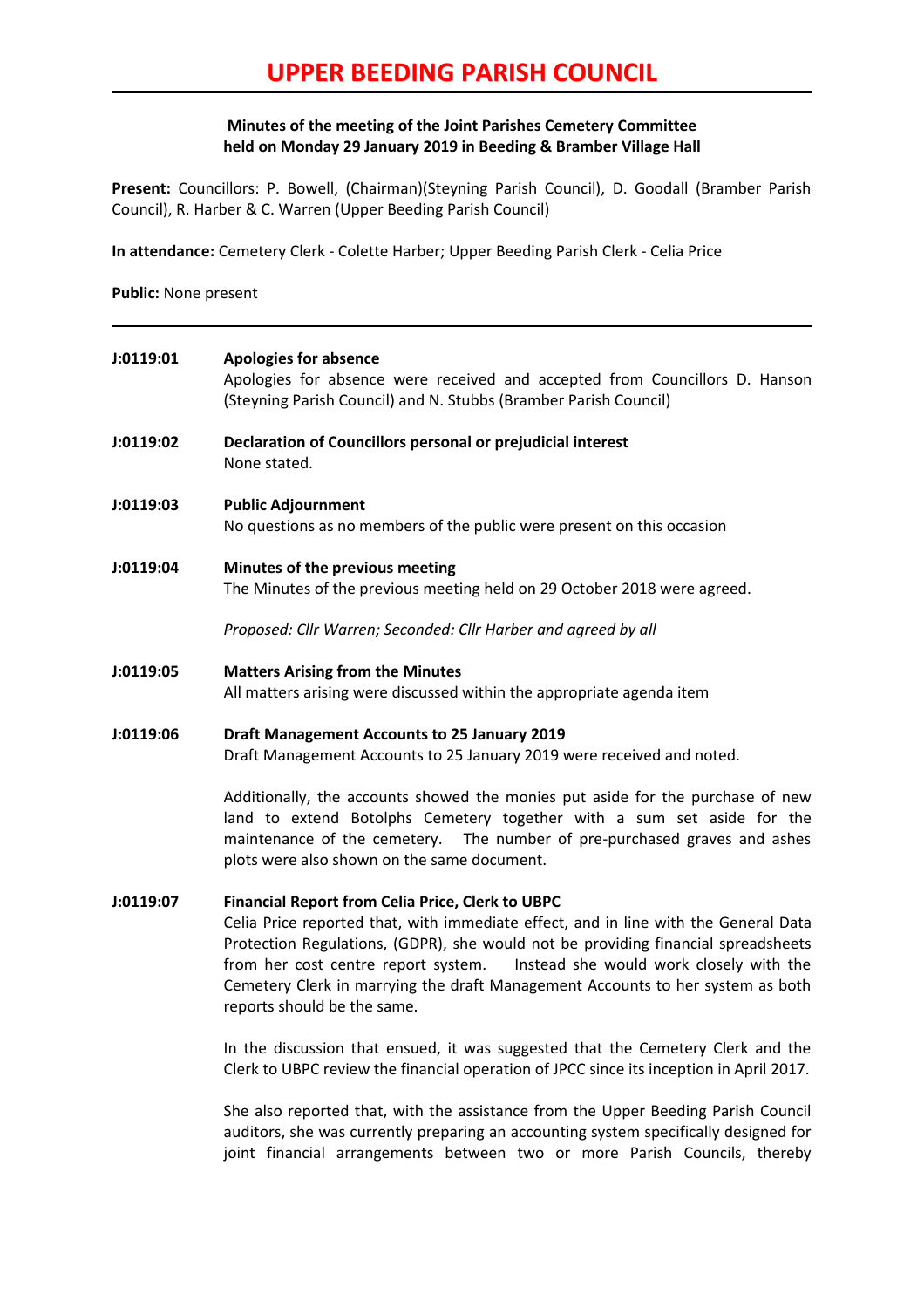providing greater clarity to the financial situation of the Joint Parishes Cemetery Committee for Bramber, Steyning and Upper Beeding Parish Councils.

### **J:0119:08 Cemetery Plan**

For information only, Councillors were provided with an updated copy of the cemetery plan together with a paper detailing the latest data on the number of burials and cremated remains undertaken in Botolphs Cemetery to 25 January 2019.

#### **J:0119:09 Matters relating to Botolphs Cemetery**

#### a) **Maintenance**

It was noted that Botolphs Cemetery continued to be maintained to a high standard by Gary Stanbridge. Since the previous JPCC meeting Councillors also noted that the rose borders and central shrub borders had been weeded and mulched, the cotoneaster and hellebores in the car park had been cut back; the central border in the car parking area had been covered in slate with the marker plate being reset near to the tree.

The raising of the canopy of the trees around the cemetery would be undertaken shortly.

The Cemetery Clerk reported that she had received a complaint from Gary Stanbridge that the digging equipment, used by the gravedigger, was causing deep ruts to several graves which he had had to repair. It was noted that the Cemetery Clerk would speak with the gravedigger.

The Cemetery Clerk also reported that the plant, Japanese Knotwood, had been seen on the land adjoining Botolphs Cemetery car park. Given that landowners were legally required to eradicate this invasive plant from their land, the Cemetery Clerk together with Cllr Warren would speak with them.

The Cemetery Clerk further reported that she had yet to obtain quotes for the front gates of the cemetery but would bring them to next meeting. She was advised to obtain three quotes for Councillors to peruse.

#### b) **Memorial application**

The Cemetery Clerk presented Councillors with a memorial application which she considered to be outwith Botolphs Cemetery regulations and general guidelines for memorials.

In the discussion that ensued Councillors advised that, in line with all other memorials, the name of the deceased must be on the memorial. The Cemetery Clerk was also advised that a modest decoration down one side of the memorial stone together with the first three or four lines of the text, as a quote, would be acceptable.

### c) **Proposed extension**

The search for land to provide an extension for Botolphs Cemetery was ongoing.

It was noted that Cllr Bowell, in his role as Chair of the JPCC, had spoken to another landowner in the vicinity of Botolphs Cemetery and felt that any land available in the vicinity would receive favourable change of use with Horsham District Council.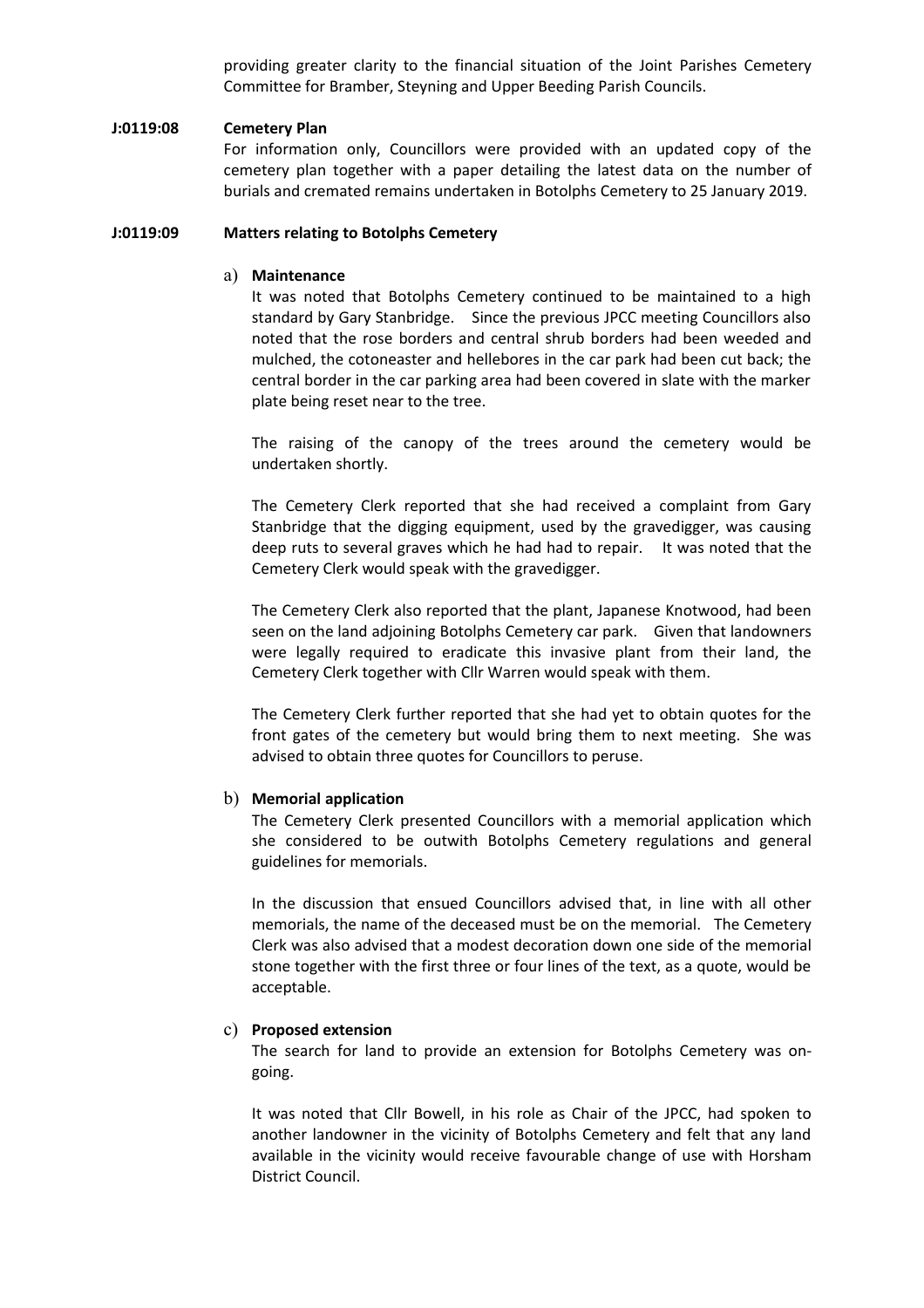One piece of land investigated on the outskirts of Upper Beeding proved not viable as the amount of water running off the hillside might be problematic for graves together with the fact that the road leading up to the land was a private unmade road which needed attention. The Cemetery Clerk to speak with the landowners.

It was also noted that a further piece of land on the Upper Beeding Neighbourhood Plan which was designated as 'undeliverable' was also being investigated by the Cemetery Clerk.

## **J:0110:10 Cheques to be signed by Upper Beeding Parish Council**

The following invoices were requested for payment by the next meeting of Upper Beeding Parish Council:

| - Gary Stanbridge - four-monthly maintenance payment | £1,200.00 |
|------------------------------------------------------|-----------|
| - Gary Stanbridge - agreed cemetery works            | £1.335.00 |
| - B&B Village Hall - room rent                       | £22.80    |
| B&B Village Hall - showcase event                    | £25.00    |

It was noted that the Cemetery Clerk would shortly receive the Public Liability Insurance quote for 2019/20, which should be paid as soon as possible together with any stationary or postage expenses that she might have.

*Proposed: Cllr Warren; Seconded: Cllr Harber and agreed by all*

## **J:0119:11 Correspondence**

The attention of Councillors was drawn to two matters of correspondence:

- Beeding & Bramber Village Hall Showcase which would be held on Saturday 6 April, and where it was agreed that the Cemetery Clerk should be present with a donation of £25.00 being made toward the cost of the event.
- Steyning Village Directory, where it was noted that the Cemetery Clerk had been invited to place a free advertisement for Botolphs Cemetery.

# **J:0119:12 Matters for information and discussion, or inclusion in a future Agenda** The Committee's desire for a proposed extension to Botolphs Cemetery should remain on the Agenda.

There being no further business the meeting concluded at 8.24pm

**The next meeting of the JPCC will be held at Beeding and Bramber Village Hall on Monday 15 April at 7.00pm.**

|--|--|

3 Hyde Square Upper Beeding, West Sussex BN44 3JE Tel: 01903 810316